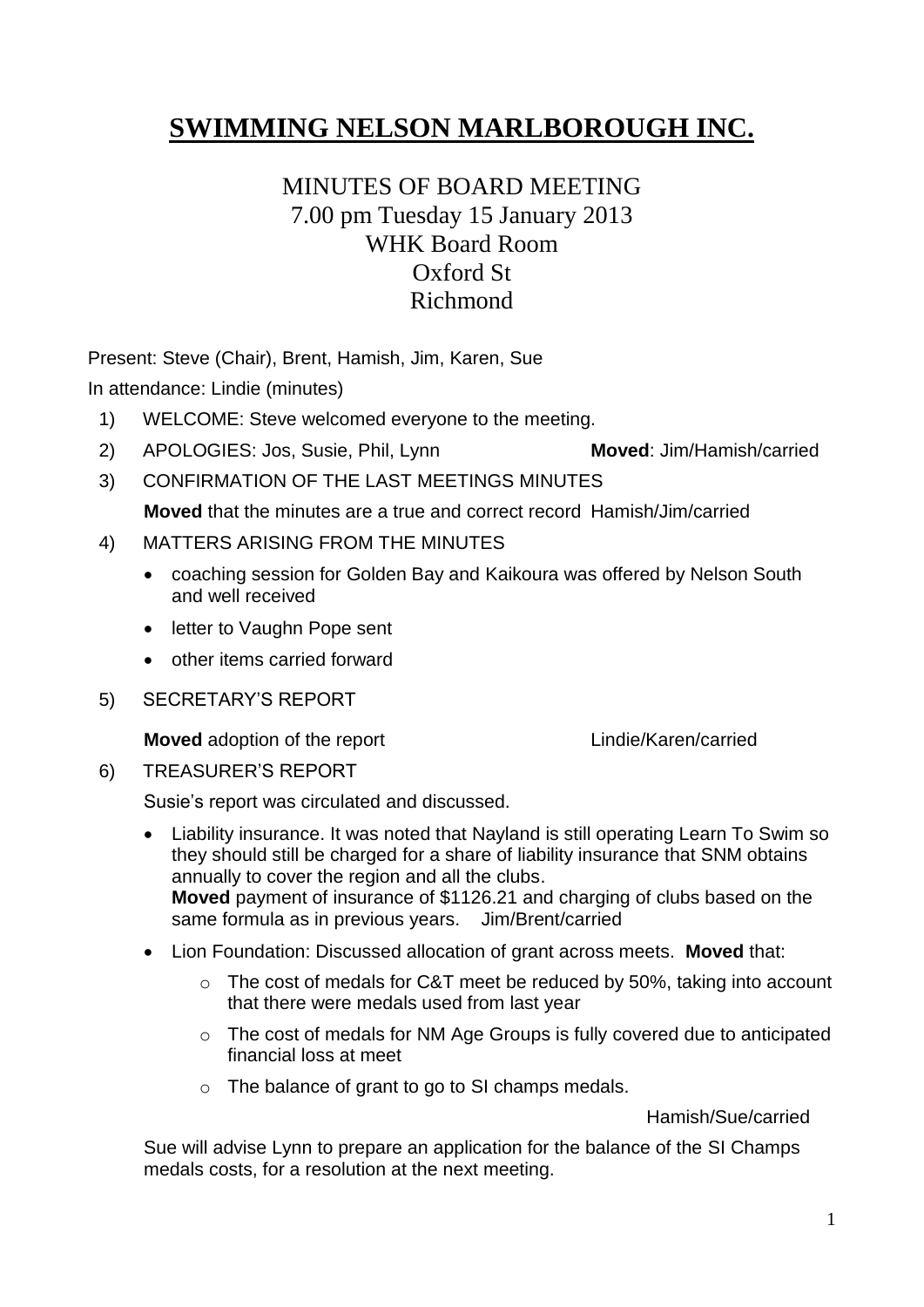**Moved** that the Treasurer's report be accepted Brent/Hamish/carried

#### 7) REGISTRAR/RECORDS REPORT

Jim tabled an amended report which shows that the Neills are from NSSC.

**Moved** adoption of the report and confirmation of transfers and new records in Registrar's report. The contract of the contract of the set of the set of the set of the set of the set of the set of the set of the set of the set of the set of the set of the set of the set of the set of the set of the s

#### 8) PUBLICITY/COMMUNICATION REPORT

Jim and Sue reported that there were two articles in the Nelson Mail (11 Jan & 15 Jan) related to the Country and Town meet. The 11 Jan article focused on Waimea SC.

**Moved** adoption of the report **IV** The Section 1 Moved adoption of the report

9) FUNDING REPORT

Sue reported that the next applications for funding will be the starter box plus the medals shortfall. There was no report from Phil as to whether BSC is planning to apply for funding for touch pads.

10) TECHNICAL

The process for approving new officials was discussed. Steve clarified that the assessment is carried out after 5 meets, but there is some discretion. A number of trainee officials are ready for assessment. Steve will assess officials at NM Age groups. A form needs to be filled out by individuals who wish to be assessed. Steve will discuss with Ivon.

Jim could put up information on website on officials process. Steve will send form and material on the process.

11) COACHING REPORT

Nothing to report

#### 12) GENERAL BUSINESS

2013 NM Age Groups Planning & Budget

The programme and flier are done. Programme needs to recognise CLM as sponsors. Ask Phil and Jos whether they can find further sponsors.

Steve has started organising officials.

Hamish advised CLM that we will know time requirements by end of Jan.

Trophies need to be collected. Jim to request clubs to return by 2 Feb (at long distance champs in Blenheim) to Hamish or Karen. We have the Belsham Trophy.

Ribbons and medals -- Sue will organise.

Catering: have duty clubs (NSSC, Motueka, Waimea, Nelson). Jim to advise clubs.

Time Trials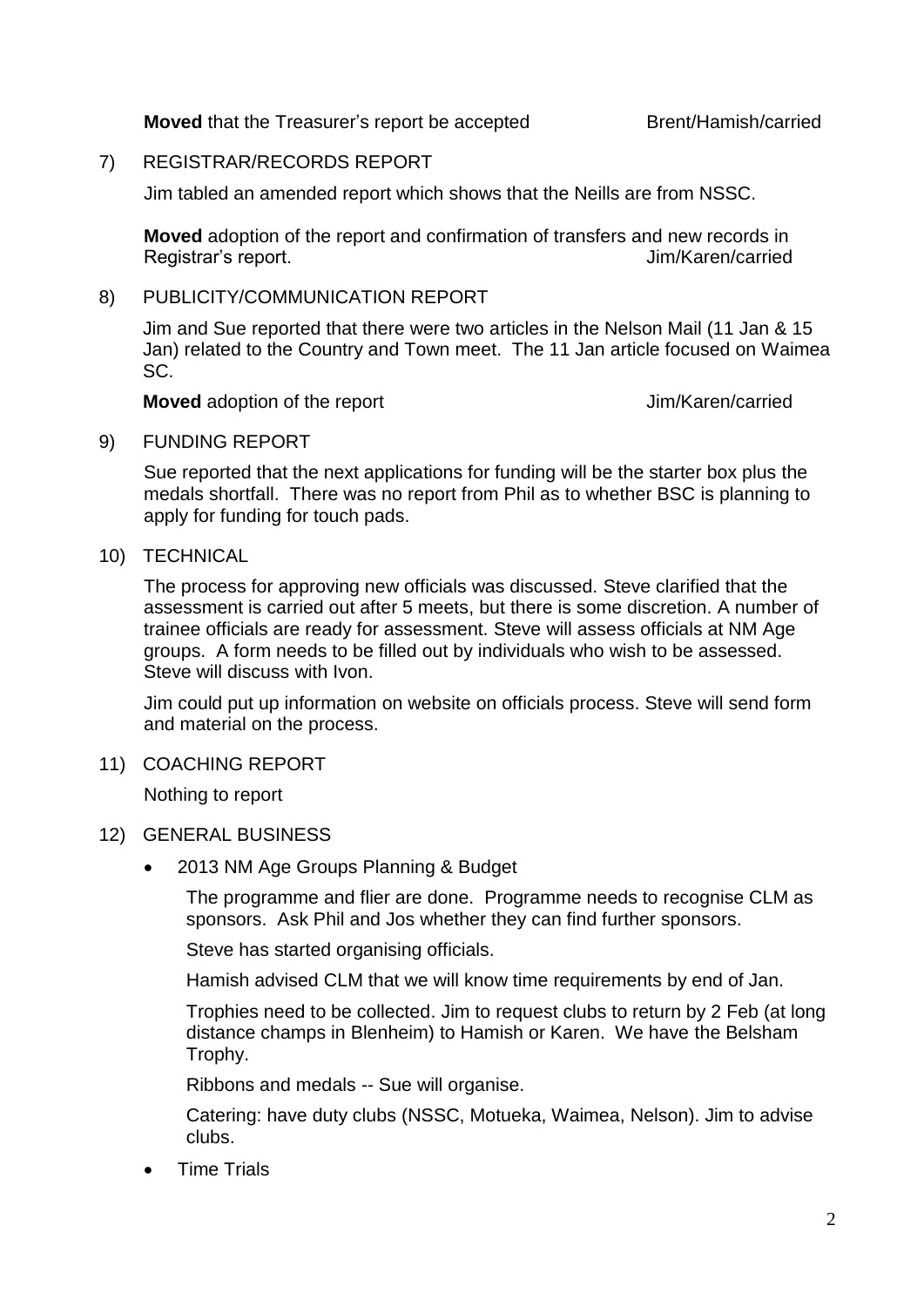Make up officials from parents of entries.

• SI Champs Sept 10/13

Phil concerned about availability of touch pads–we may have to run an 8-lane meet with semi-automatic timing. Steve will call to discuss.

SNZ Teleconference Meeting

Brent tabled the report, which touched on process to appoint CEO, head coach, high performance strategy. Our main interest is regional constitutions and competition zones. We won't decide which our preferred zone is until proposal for competition zones is circulated. Brent emailed Mark O'Connor regarding competition zone and NM process to select preferred zone. No reply received yet.

Amalgamation with another Region

Awaiting form of new regional constitutions from SNZ before we can come to a view. Expect constitutions to come over next 6 months.

Nayland Park SC future

Steve reported that he received a message from Gale Pope regarding winding up the Nayland club. The Nayland SC constitution sets out requirements, including provision for any funds to be held in trust by SNM. Steve and Brent will meet with them.

Further medals for visitors at NM C&T champs

Sue noted that we were short of medals because visitors also receive medals when they win an event. Hamish also advised that Madisen Stanley did not receive one of her gold medals.

**Moved** that 20 C&T gold medals and 20 extra NM Age Groups gold medals be ordered. Sue/Jim/carried

C&T meet

It was noted that this was a very successful meet, with many swimmers from outside the region. Nelson South SC was complimented on their hosting of the meet.

Brent suggested that we analyse C&T and NM Age Group meets and determine which is more successful. Consider having medals for 1 or having only one meet.

### 13) Board Time

**Trophies** 

Karen agreed to be the holder of the trophies. Belsham Trophy has not been engraved yet and is with Susie.

**Next meeting**: Tuesday 19 Feb, 7pm at WHK

The meeting closed at 8.11 pm.